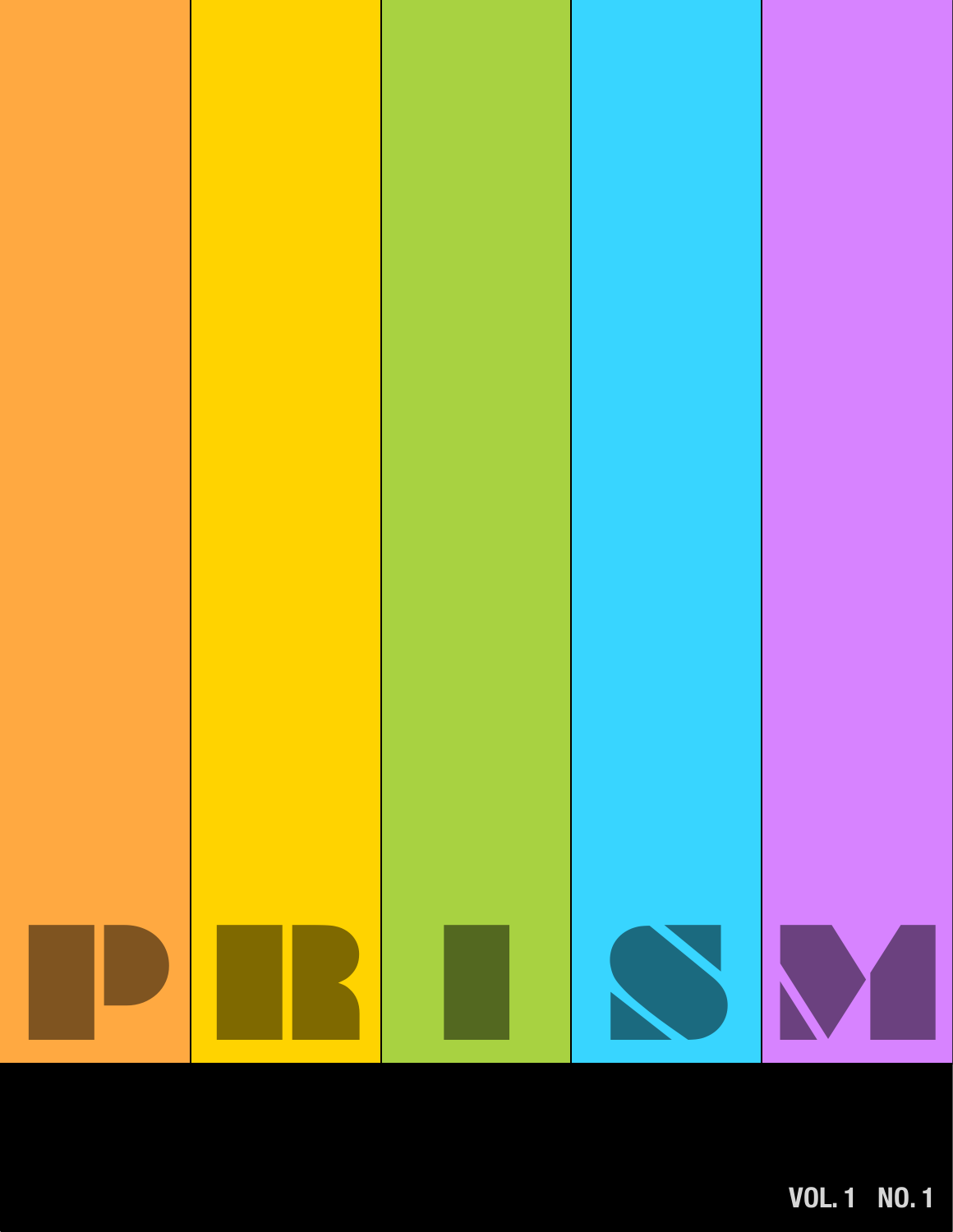www.ontc-prism.org

# **ONTC PRISM Newsletter**

## Dear ONTC Members,

A warm welcome from the Editorial desk of the ONTC's newsletter "Prism". The telecommunication world has seen significant development in the past few years. From the days of the dot-com bubble burst, followed by the so-called photonic winter, our industry has survived and succeeded to scale new heights. Emergence of new technologies and business cases in both the developed and the developing world has meant proliferation of optical networking solutions towards the end-user. It is this proliferation that we seek to cover and enhance through this newsletter. The focus of this newsletter is to bring together industry, academia and government as well as other stake holders of optical networking and high-speed telecommunications. To this end, we will send this newsletter to the ONTC mailing list as well as to other targeted readers on a quarterly basis. ONTC PRISM has a website at www.ontc-prism.org. Readers are welcome to email the Editor with information or articles or even observations that affect the telecommunication industry. We do ask though, that readers keep their messages relevant to the mandate of the ONTC. Prism has a unique *technical advisory board* or TAB. The TAB consists of distinguished folks from industry and academia across different continents giving Prism significant diversity and a broad coverage focus. TAB members are responsible along with the editor for content in Prism. Typically, we envisage a TAB member to be in-charge of a particular issue. We encourage ONTC members and others to send in articles of 2-3 page limit of relevance to the growth of telecommunications to us. Articles should be emailed to submissions@ontc-prism.org. A TAB member will be assigned to review the article, and typically will solicit 2-3 independent reviews. To begin with we will have a list of open topics soliciting articles. For example, the next issue (for Feb 2010), will have articles focused on data-centers.

In the first issue, we have invited articles that cover the exciting optical access market. The optical access market is particularly important as it has direct impact on the end-user. Passive Optical Networks (PONs) are being rapidly deployed in almost every major country. Gone are the days when there was some doubt about the business case of PON – it is now almost a necessity to meet the true needs of residential broadband. In fact, when compared with WiMax, PONs have certain OPEX advantages that are currently being researched upon by various groups in North America and Europe. The first article is by Marek Hadjuczenia and Henrique da Silva from ZTE. The article called Next-generation PON - a quick look at current status, focuses on next generation PON standards and discusses the happenings of the industry in detail. The second article is by Wang Bo from China Telecom – one of the largest deployers of PON in Asia. Wang Bo describes China Telecom's role in furthering PON technology as well as how the recently emerged 10 Gb/s GE PON standard (IEEE 802.3av) is being pursued.

We move from the access towards the metro, where we have an article by Abhay Karandikar and Vinod Kumar from IIT Bombay, where they describes the recent standardization effort in the Carrier Ethernet community. Carrier Ethernet is an increasingly important technology for metro and access networks – poised to replace SONET/SDH and become the de facto WDM overlay in the years to come. This article shows some of the opportunities that exist for academic and industry researchers. References at the end of the article will guide the interested reader to the various standardization bodies across the broad spectrum of Carrier Ethernet.

Talking of standardization, one cannot but appreciate the work done by the IEEE in making Ethernet such a prolific technology over the past many years. From Bob Metcalfe's invention to the present day, Ethernet has traversed a long and successful journey. As mentioned by Bob himself, in the OFC 2008 keynote, one of the key reasons behind the success of Ethernet is active standardization in the IEEE. To discuss the happenings in today's 802.3 and 802.1 standard bodies, we have an article from Wael Daib who is also the Vice-Chair of the 802.3 Ethernet working group within the IEEE. The article describes the multiple active bodies within the 802.3 standard group as well as gives an overview of the advances made by the working group. The last article is a letter written by Admela Jukan and myself – a letter to the community describing the challenges that we face in the next 1-5 years. The objective of the letter also coincides with the reasons as to why we do have this newsletter and we do encourage readers, especially from the academic community to identify challenges based on our observations.

Interested authors who would like to send in an article, are welcome to send a 3 page (single column, 10 point font, with all one-inch margins) to submissions@ontc-prism.org. The deadline for reception of articles is December 15, 2009. On behalf of the TAB we are thankful to the IEEE Communication Society as well as to the ONTC officers Jason, Byrav, Suresh and Dominic who have supported us in making this newsletter happen. It is our hope that the newsletter would bring the community together and identifying areas of growth and common interest. It is often said that the previous century was one of innovation – and if that is so, then this century is opined to be one of collaboration. It is hence our sincere hope that PRISM does become a vehicle of collaboration – of ideas and through processes in leading this fast moving industry. Ashwin Gumaste, IIT Bombay.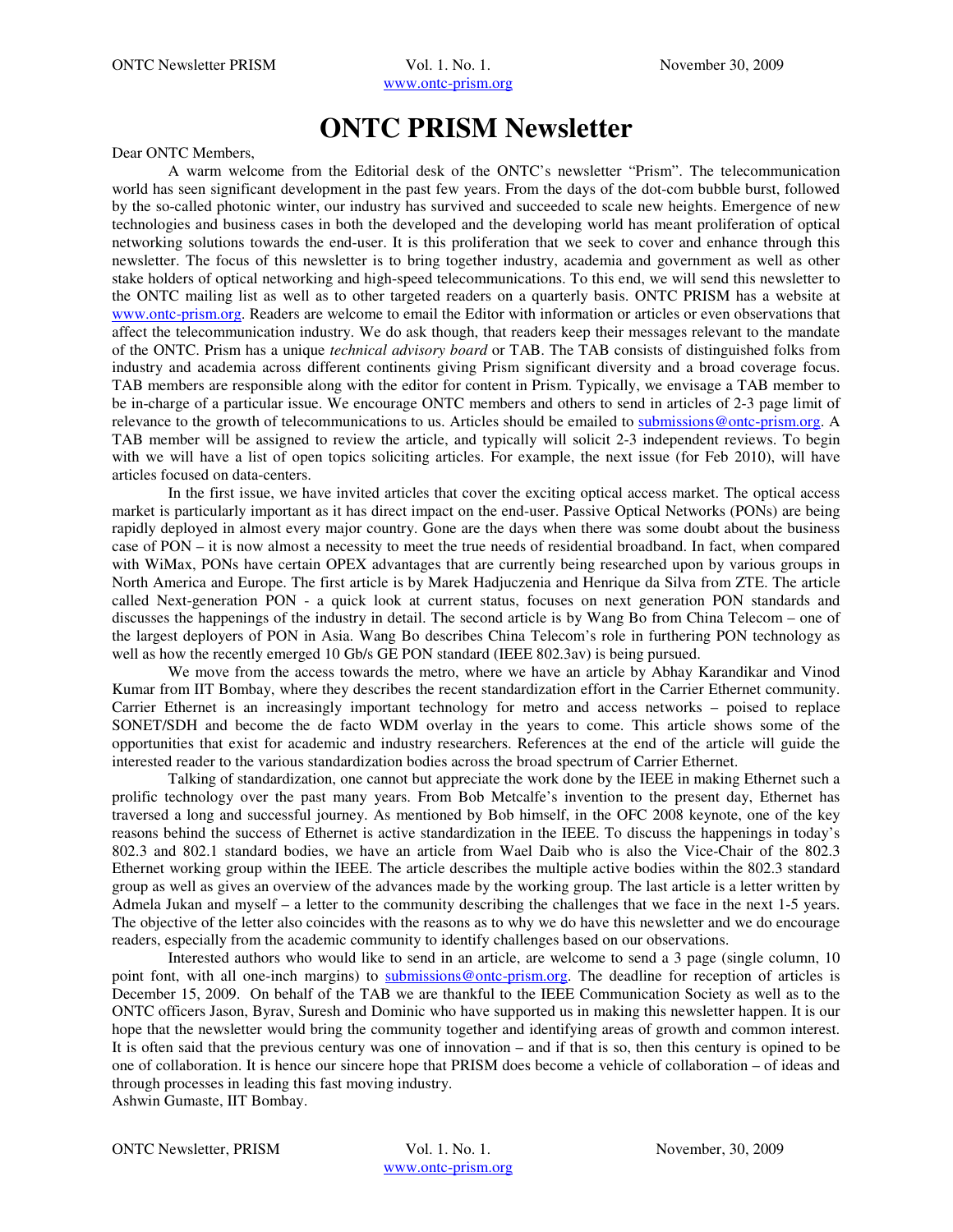# **Next-Generation PON – A Quick Look at Current Status**

#### **Marek Hajduczenia and Henrique J. A. da Silva**

Introduction – the continued increase in bandwidth demand in the first mile, as observed in recent years, is a direct result of the growing number of residential and business customer applications relying on high speed IP-level connectivity, which forces service providers to increase the capacity of their access infrastructure, providing more bandwidth to end subscribers, making fibre-based access the technology of choice for many of forward-looking operators. Given the rapidly growing market penetration of existing, first-generation Passive Optical Network (PON) technologies, with more than 30 million customers connected worldwide using various xPON flavours (primarily EPON, BPON and G-PON, ordered decreasingly in terms of market adoption), it is commonly believed that in the next 2-3 years, current xPON deployments will have to be migrated to higher bandwidth solutions. That is why various Standard Development Organizations (SDOs) have already started working on extending existing PON solutions to meet the anticipated operator and customer requirements for nG-PON systems. The term 'nG-PON' is used here to collectively refer to IEEE 10G-EPON and ITU-T NG-PON systems, while the term 'NG-PON' is used to collectively refer to ITU-T NG-PON1 (including XG-PON1 operating at the nominal data rate of 10 Gb/s in downstream and 2.5 Gb/s in upstream, as well as XG-PON2 operating at 10 Gb/s in both downstream and upstream channels) and NG-PON2 systems to provide differentiation between both solutions.

10G-EPON status – IEEE 802.3 Working Group started development of 10G-EPON in 2006Q3, when first a Study Group and then the P802.3av Task Force were created after a very successful Call for Interest (CFI), supported by a large number of companies and several operators with and without existing 1G-EPON deployments. They are interested in the proliferating Ethernet-based access network architecture, representing a natural bridge between LAN and MAN networks also based primarily on Ethernet technology. The approval of IEEE 802.3av 10G-EPON standard on the  $11<sup>th</sup>$  of September 2009, the numerous and geographically varied attendance of the meetings, the deep involvement of many companies and commercial availability of 10G-EPON equipment from the first system suppliers come as a result of more than three years' worth of continuous work of a dedicated group of experts. As the first Ethernet-based networking solution, 10G-EPON supports both symmetric and asymmetric line rate operations, where the symmetric option (10/10G-EPON) operates at 10 Gb/s in both downstream and upstream directions, while the asymmetric option (10/1G-EPON) operates at 10 Gb/s downstream and 1 Gb/s upstream, driven by the fact that IP video services create bandwidth pressure mostly in the downstream direction and taking advantage of low-cost and more mature 1G-EPON burst mode optics. The major technical features of the finalized 10G-EPON system include therefore:

• The downstream wavelength band ranges 1575 - 1580 nm, relying on high-power (cooled) laser sources, most likely in the form of post-amplified Externally Modulated Lasers (EMLs);

• The upstream wavelength for 10 Gbit/s data channel ranges from 1260 to 1280 nm (coexistence with 1G-EPON guaranteed by dual-rate TDMA scheme), relying on high-power (un-cooled) Directly Modulated Lasers (DMLs) already available on the market. 1 Gbit/s upstream links use the 1G-EPON band, i.e. from 1260 to 1360 nm, reusing exactly the same, cost-effective components without the need for requalification.

• Mandatory stream-based FEC in all 10 Gbit/s links, based on the RS(255,223) code, which has better error correction properties (optical gain around 4 dB compared with 3 dB of RS(255,239) FEC used in 1G-EPON) than FEC used in 1G-EPON (accepts raw BER of  $2.2 \times 10^{-3}$ ), though has higher transmission overhead (approximately 12.9% compared with 6.7% for RS(255,239) used in 1G-EPON).

• Inherent support for coexistence with 1G-EPON on the same ODN, through careful redesign of MPCP functions (such as discovery process, registration, etc.), utilization of a common time-reference unit (time quantum of 16 ns), as well as technical issues in the PHY layer (dual-rate burst-mode receiver at OLT, etc.);

• More flexible upstream data burst timing, where ONU laser on/off times can be negotiated between an ONU and the OLT, depending on the quality of the burst-mode receiver at the OLT and on the design of the ONU laser driver. The fixed laser on/off time set in 1G-EPON was found too inefficient to be mandated in this next generation access system. Practical analysis of the PMD subcomponents indicate that there is no technical difference in terms of laser diode and laser driver design between 1.25 Gbit/s and 10.3125 Gbit/s devices, and thus it is expected that 10G-EPON PMDs will have similar parameter values. T

• Compatibility with mass produced 10 Gbit/s P2P Ethernet components (Ethernet switches, some elements of optics, etc.) means that the necessary supplier ecosystem is already in place at this time.

Mature 1G-EPON systems with 1 Gbit/s symmetric bandwidth have been in mass deployment worldwide since 2004, supporting all possible existing diverse applications, including TDM and mobile backhauling, known for their high QoS requirements. For this reason, IEEE 802.3av 10G-EPON standard was focused on enabling a seamless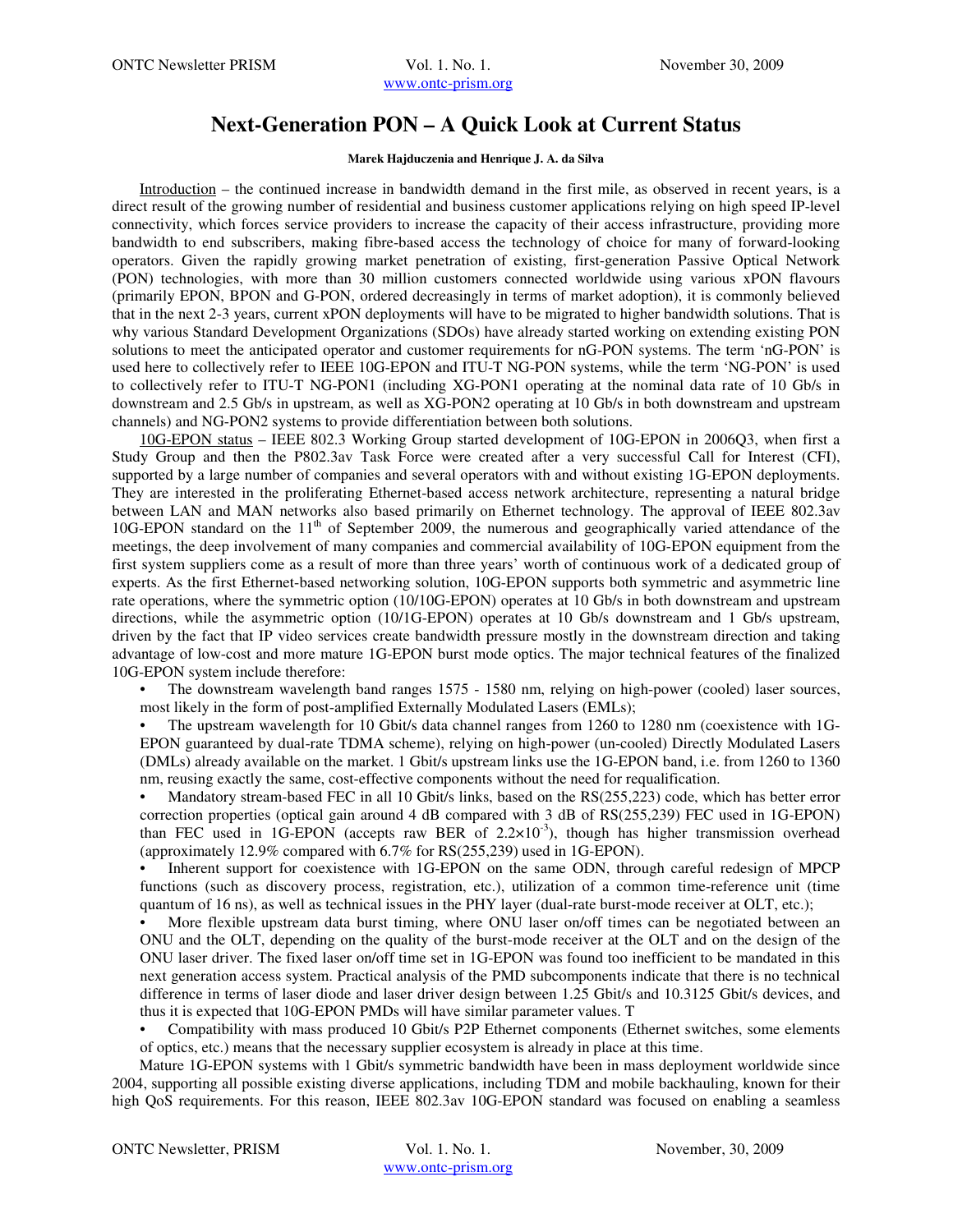upgrade and simultaneous operation of all EPON flavours (10/1G-EPON, 10/10G-EPON and 1G-EPON) on the same ODN, providing operators a unique chance to extend the ROI for their newly deployed fibre networks. 10G-EPON can be rolled out without the need to replace any existing 1G-EPON ONUs, minimizing the truck rolls and lowering the cost of migration to higher data rate system. Providing 10 times more raw bandwidth than the current 1G-EPON, 10G-EPON will deliver the bandwidth required by the next-generation applications, following an evolutionary scenario rather than forcing operators to completely replace legacy 1G-EPON equipment.

It is also anticipated that 10G-EPON equipment will follow the path of 10–fold capacity increase at roughly 3 times the port price (expected to be achieved around 2011 under current deployment scenarios), so characteristic of all Ethernet equipment in the past, though prices for prototype equipment already available from several vendors may indeed exceed this threshold.

NG-PON1 status – ITU-T SG15 Q2 community took a much longer time to react to rapidly evolving market requirements, mainly due to the higher downstream channel capacity available in G-PON systems (series of ITU-T G.984 Recommendations). However, initial stages of work on NG-PON systems (specifically NG-PON1) as well as development of G.987 series draft with 2009Q4 – 2010Q3 approval period, are under way. Current discussions (as for September 2009) and the quantity of technical issues remaining to be resolved at the PMD layer cast some shadow of doubt over the planned consensus schedule, especially taking into consideration that more complex tasks are yet ahead of the community. Development of the NG-PON1 system started during the May 2009 meeting of ITU-T SG15 Q2 in Geneva, Switzerland, which is currently working towards consensus on initial draft versions of G.987 series, describing an XG-PON1 system. The XG-PON2 system was dropped out of the scope of G.987 series and may be added in the (uncertain) future, once operators' interest in this access technology becomes more mature.

Technically speaking, an XG-PON1 system is currently viewed as a higher-speed G-PON, operating at the nominal data rate of 10 Gb/s in the downstream and 2.5 Gb/s in the upstream. The bandwidth asymmetry of 1:2 in G-PON was increased to 1:4 in XG-PON1, taking into consideration arguments from operators, indicating that the upstream channel capacity in G-PON was too high when compared with the downstream channel. Additionally, it is expected that the cost of 2.5G burst-mode solutions will be somewhat lower than that of 5G or 10G solutions, which at this time remains yet to be verified on a commercial scale. For now, two power budgets have been defined and consented so far, i.e. Nominal1 (N1), with 29 dB insertion loss, and Nominal2 (N2), with 31 dB insertion loss. The Extended (E) power budget is yet under discussion, with the insertion loss ranging between 33 and 35 dB, depending on the target application and compatibility with the Nominal power budget of choice. Along with the definition of the power budgets, link specification was created, producing so far only N1 (with APD ONT) and N2 (with APD and PIN ONT) class downstream link and corresponding upstream link for both power budgets. The E class power budget is reserved for further study (FFS), considering the lack of consensus on this topic.

The TC layer framing is not expected to change much in XG-PON1 system and still relies on 125 µs framing, providing a precise 8 kHz clock signal for all connected ONTs. Despite multiple arguments brought to the attention of the community against the use of such strict framing format for transmission of variable size IP frames, which ultimately increases the system cost and limits the functional integration at the ONU and OLT devices, this specification of the G-PON system will most likely be reused with no changes at all. Likewise, the concept of GEMlike encapsulation will also be reused in XG-PON1 (called XGEM), with several minor changes which are still to be discussed in the future i.e. extension of the XGEM header, alignment of XGEM size to multiples of 4 bytes (32 bits) to facilitate underlying physical implementation, definition of new applications for certain fields inside of XGEM header, etc.. This means that the XGEM channel in XG-PON1 may play multiple functions, including transfer of encryption related information (key index). Likewise, proposals for redefinition of the PLOAM channel were also presented to the community, where PLOAM control messages would be carried over dedicated XGEM ports rather than in specialized structures inside of the 125 µs framing. Due to controversy of such a proposal and being a fundamental change in the PLOAM channel character, further discussion on this topic will be needed in the near future. XG-PON1 system security represents yet another area where extensive development is expected in the coming months. Some operators submitted proposals for extension of existing G-PON security models, where only the downstream data channel was subject to encryption. However, in face of the evolution of security threats and malicious activity on the networks, upstream channel encryption as well as mutual ONT – OLT authentication become pivotal for a successful access network.

FEC for XG-PON1 is also generating very hot discussions. Proponents of reusing existing solutions opt for RS(255,223) for the downstream link and RS(255,239) for the upstream link, while several companies show interest in modified or truncated FEC codes, which have not been used in any commercial equipment until now. Given that the problem of truncated FEC word support was already resolved in G-PON, it is not certain what the advantages of using brand new FEC codes really are. The majority of polled IC vendors prefer to reuse the existing FEC design blocks rather than having to redesign them and test implementation afterwards.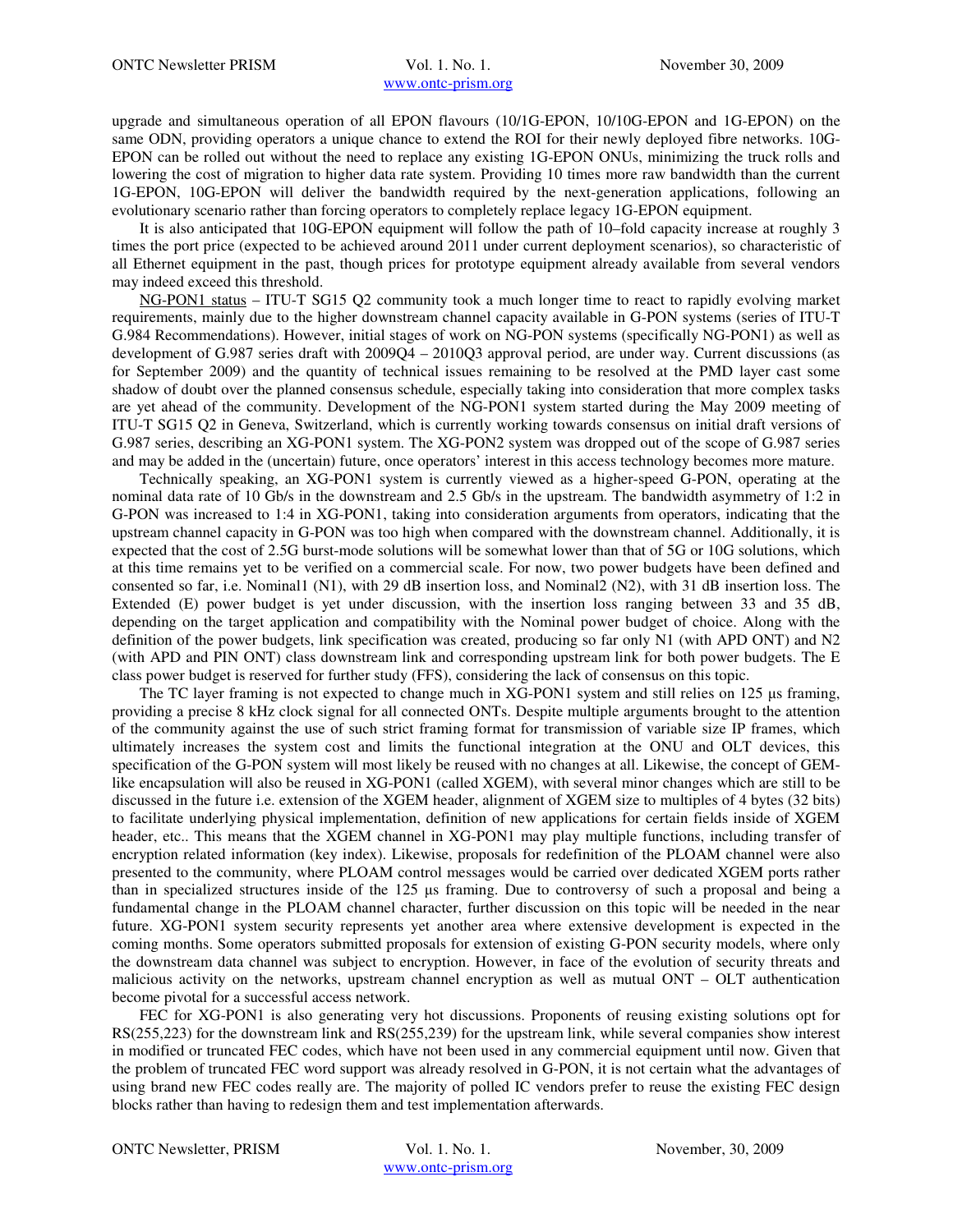The XG-PON2 system was announced as out of focus or of no interest for the next few years, due primarily to the lack of interest in symmetric, 10 Gb/s access system, as publicized by some of the operators. It was originally planned to have the first two drafts approved by September 2009 (future G.987.1 and G.987.2 specifications), though the amount of discussion in the community on the characteristics of the XG-PON1 PMD sublayer created at the time a potential for delay of such a document. The XG-PON1 specifications for the TC layer (XTC) and OMCI control planes (G.987.3 and G.987.4, respectively) are planned for consensus in 2010Q3, though again this target date may be subject to fluctuations, depending on the quantity of changes introduced into the TC layer specifications. OMCI at this time is expected to remain pretty much unchanged, when compared with G-PON Rec. G.984.4.

NG-PON2 status – both 10G-EPON and NG-PON1 are TDMA PON systems, operating at a higher data rate though not changing dramatically anything in the existing PON architecture. NG-PON2, as the long-term target access architecture, the development of which is slated for the period after year 2015, represents a revolutionary rather than evolutionary approach to first mile connectivity. While 10G-EPON and NG-PON1 reuse much of the existing, first-generation xPON architecture, inherently including the Outside Distribution Network (ODN), NG-PON2 will require complete make-over of the deployed fibre, especially in terms of replacing passive optical combiners / splitters with e.g. wavelength routers (Arrayed Waveguide Gratings – AWG) or even more exotic solutions, currently under intensive academic research. The precise adoption and specification timeline depends on the actual market demand, which at this time is rather weak considering economic slow-down and decreased demand for new deployments and access technologies alike.

NG-PON2 at this time does not have any preferred technology, and therefore a plethora of possible access system implementations were submitted for community consideration, ranging from higher capacity multi-channel TDMA-PON (e.g. 40G PON, operating on a single wavelength though with different modulation formats, known only from long-haul or experimental trials), through WDM-PON, and ending with such exotic systems as (O/E)CDMA-PON with dynamic code allocation or even OFDMA-PON. Each of these architectures features a number of technical challenges which need yet to be addressed by industry and academia, in order to provide a costeffective solution suitable for access network development:

higher capacity TDMA-PON systems will have to combat dispersion effects and reduction in receiver sensitivity, which beyond 10 Gbit/s begin to challenge support for higher power budgets – targeted by carriers to guarantee higher port densities at the CO sites.

• WDM-PON will remain troubled by the use of wavelength selective devices at the ONU side. Despite rapid progress in colourless ONU transceivers (via the use of R-SOA devices or tuneable lasers), such solutions remain at this time prohibitively expensive when compared with existing TDMA-PON transceivers, thus failing to meet the test of cost-efficiency that so many technologies have already failed in the access domain.

More exotic approaches, mainly in the form of (O/E)CDMA-PON systems, have the form of research projects at this time, with numerous technical and system-level challenges, struggling with basic research and material limitations, and imposing constraints that typical PON architectures have never faced before.

From the existing NG-PON2 technologies, at this time WDM-PON seems to have the brightest commercial future, provided that emerging customer applications demand provision of dedicated high capacity bandwidth pipes to each customer. A few commercial WDM-PON systems are already available for deployment, though their market share is very limited to small trials only and non-residential applications, mainly due to weak operator interest, high deployment and maintenance costs (running typically 6 – 10 times cost per bit for TDM-PON), as well as lack of residential user demand, except for business customers, who are nowadays typically served with P2P solutions.

Convergence of nG-PON standards – at this time, it is not clear how much convergence between both nG-PON systems (i.e. 10G-EPON and XG-PON1) will be achieved in practice, though efforts have been made to bring both standardization groups together in order to discuss potential alignment at both PHY and MAC levels. Both SDO groups held joint workshops and expressed interest in coordination of their work for the common benefit of future customers of nG-PON technology. Given that the 10G-EPON standard was approved in September 2009 and no technical changes can be introduced now, any convergence efforts are restricted at this time to XG-PON1 only.

Despite the aforementioned high-level intentions towards alignment of both standards, the current status of draft G.987.2 seems to indicate that the convergence between both said systems will not be achieved in practice, given such basic differences as data rate selection, FEC codes, XTC framing layer in XG-PON1, or even persistent support for 125µs framing, resulting in a number of specific differences in operation between both discussed systems. Given the rejection of multiple attempts to reuse 10G-EPON as a transport layer for the nG-PON converged access system, achieving a single standard seems very improbable as for today, and so we may witness one more chapter of the EPON versus G-PON marketing war, which we all have seen waged in mass media for several years.

Comparison table for ng-PON systems (various generations) is illustrated below: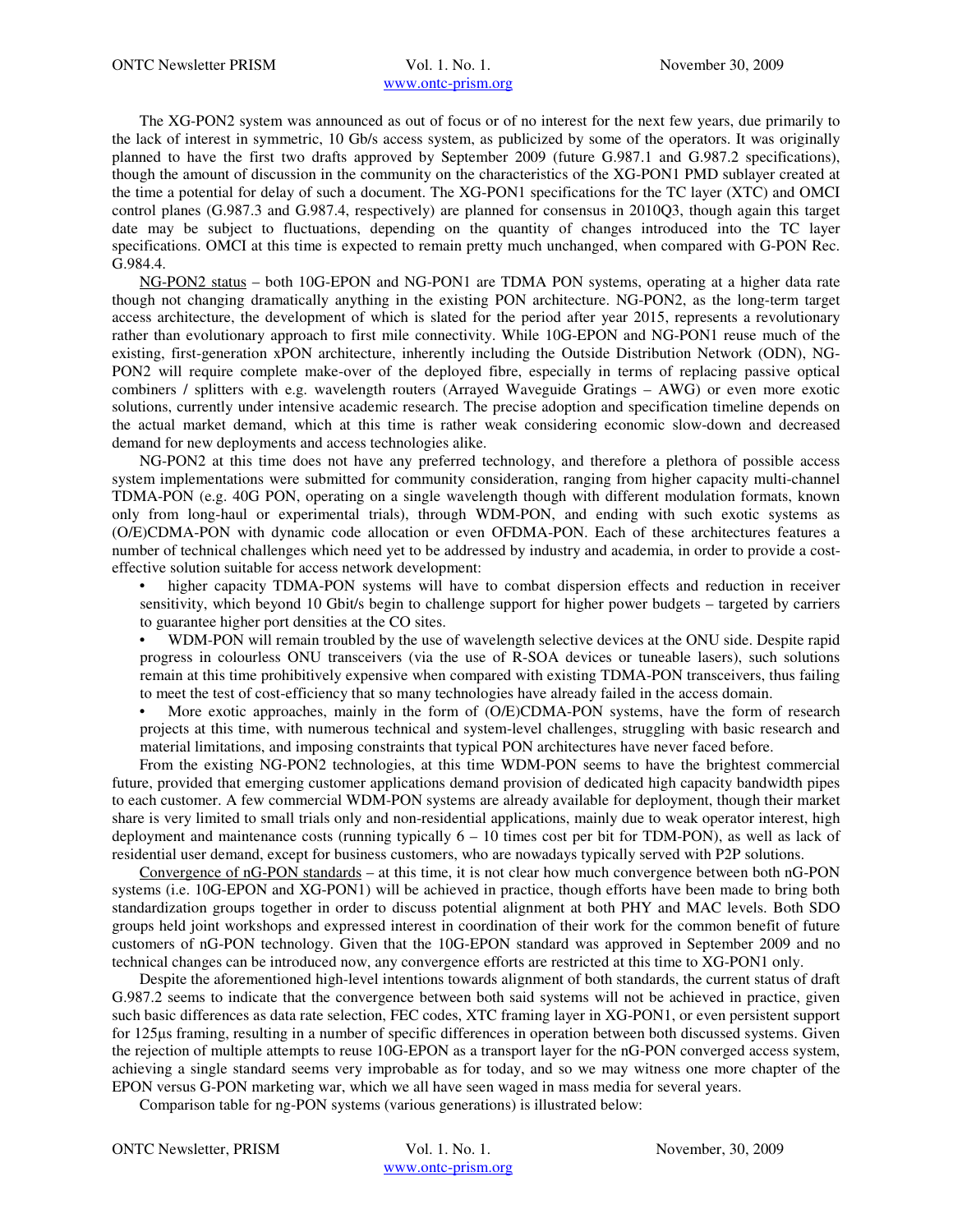# www.ontc-prism.org

|                                  | G-PON                                      | 1G-EPON                                       | 10G-EPON                                | NG-PON1                               | NG-PON2                 |
|----------------------------------|--------------------------------------------|-----------------------------------------------|-----------------------------------------|---------------------------------------|-------------------------|
| LEVEL 1 (PHY) PARAMETERS         |                                            |                                               |                                         |                                       |                         |
| Downstream [Gbit/s]              | 1.244/2.488                                | 1.25                                          | 10.3125                                 | 9.952                                 | $-1/$<br>customer       |
| Upstream [Gbit/s]                | $0.155^{[1]}$ /0.622 <sup>[1]</sup> /1.244 | 1.25                                          | 1.25/10.3125                            | 2.488 / TBD <sup>[10]</sup>           | $-1/$<br>customer       |
| Line Coding                      | <b>Scrambled NRZ</b>                       | 8b/10b                                        | $64b/66b^{[2]}$                         | Scrambled NRZ                         | Unknown[10]             |
| Channel Insertion<br>Loss $[dB]$ | $A: 20, B: 25 B + 28$<br>$C: 30, C+32$     | PX10:20<br>PX20:24<br>PX30: 29 <sup>[3]</sup> | PR(X)10:20<br>PR(X)20: 24<br>PR(X)30:29 | N1: 29dB<br>N2: 31dB<br>E: 33-35dB[9] | $TBD^{[10]}$            |
| Laser on/off                     | $\approx$ 13 ns                            | 512 ns                                        | 512 ns                                  | $TBD^{[9]}$                           | Unkown<br>$TBD^{[10]}$  |
| $\mathrm{AGC}^{[4]}$             | 44 ns                                      | $< 400$ ns                                    | $< 400$ ns                              |                                       |                         |
| $CDR^{[5]}$                      |                                            | $< 400$ ns                                    | $< 400$ ns                              |                                       |                         |
|                                  | LEVEL 2 (MAC AND ABOVE) PARAMETERS         |                                               |                                         |                                       |                         |
| Payload encapsulation            | <b>GEM</b>                                 | Ethernet +<br>LLID                            | Ethernet + LLID                         | <b>XGEM</b>                           | Unknown <sup>[10]</sup> |
| Frame Fragmentation              | Yes                                        | No                                            | N <sub>0</sub>                          | Yes $(? - TBD)^{[9]}$                 | Unknown[10]             |
| Max Logical Reach<br>[km]        | 60                                         | unlimited                                     | unlimited                               | $60 (?) - TBC$ <sup>[9]</sup>         | Unknown <sup>[10]</sup> |
| Max Logical Range<br>[km]        | 20                                         | unlimited                                     | unlimited                               | $20 (?) - TBC$ <sup>[9]</sup>         | Unknown[10]             |
| Max Logical Split                | $128^{[7]}$                                | 32767[7]                                      | 32513[8]                                | >128                                  | >128                    |
|                                  | STANDARD MATURITY AND MARKET SITUATION     |                                               |                                         |                                       |                         |
| Maturity                         | G.984 under<br>extension                   | released<br>09.2004                           | released 09.2009                        | 2010/2011 (?)                         | 2015(?)                 |
| Market                           | US and Europe, trials<br>in APAC (limited) | APAC, NA,<br>East Europe                      | APAC, NA, East<br>Europe                | Target US and<br>Europe, APAC<br>(?)  | Unknown                 |

*Legend:* 

[1] Deprecated.

[2] 64bit/66bit is used for 10.3125 Gbit/s links. 1.25 Gbit/s links use 8bit/10bit encoding of 1G-EPON.

[3] Never officially specified.

[4] Automatic Gain Control.

[5] Clock Data recovery.

[6] TC layer limited to 128 (127 ONU IDs can be used in practice).

[7] Limited by LLID address space of 215-1 (1 LLID reserved for broadcast).

[8] Limited by LLID address space of 215-255 (2 LLID reserved for broadcast, 253 LLIDs reserved for future system extensions).

[9] Partial consensus at this time or discussions are under way.

[10] Discussion to be started in 2010.

**Marek Hajduczenia** received his MSc and Engineer diplomas in electronics and telecommunication, specialization - optical transmission systems, from Technical University in Bialystok in 2003. In 2008 he received the Ph. D. degree in telecommunications from University of Coimbra, Department of Electrical and Computer Engineering.

Currently, he is working for ZTE Corporation at the position of xPON Standardization Director and is involved in research and development of next generation PON systems. His main research interests include self-similar stochastic processes, control management layer and security for optical access networks, IPv4/IPv6 transition problems, optical burst switching and many more.

He is involved in the IEEE 802.3 (assistant editor for former P802.3av 10G-EPON Task Force) as well as FSAN/ITU-T projects (NG-PON work group at FSAN, Q2/SG15 at ITU-T). He is also a member of the IEEE Communication Society (ComSoc).

Henrique J. A. da Silva received the Ph. D. degree in communication systems engineering from the University of Wales, United Kingdom, in 1988. Since then he has been with the Department of Electrical and Computer Engineering at the University of Coimbra, where he is now an associate professor.

He is the leader of the Optical Communications Group of the Institute of Telecommunications at Coimbra, Portugal, since 1992. His research interests include optical and mobile communication systems, with emphasis on photonic devices and optical networks.

He is a member of the Optical Society of America (OSA) and of the IEEE Communications and Photonics Societies.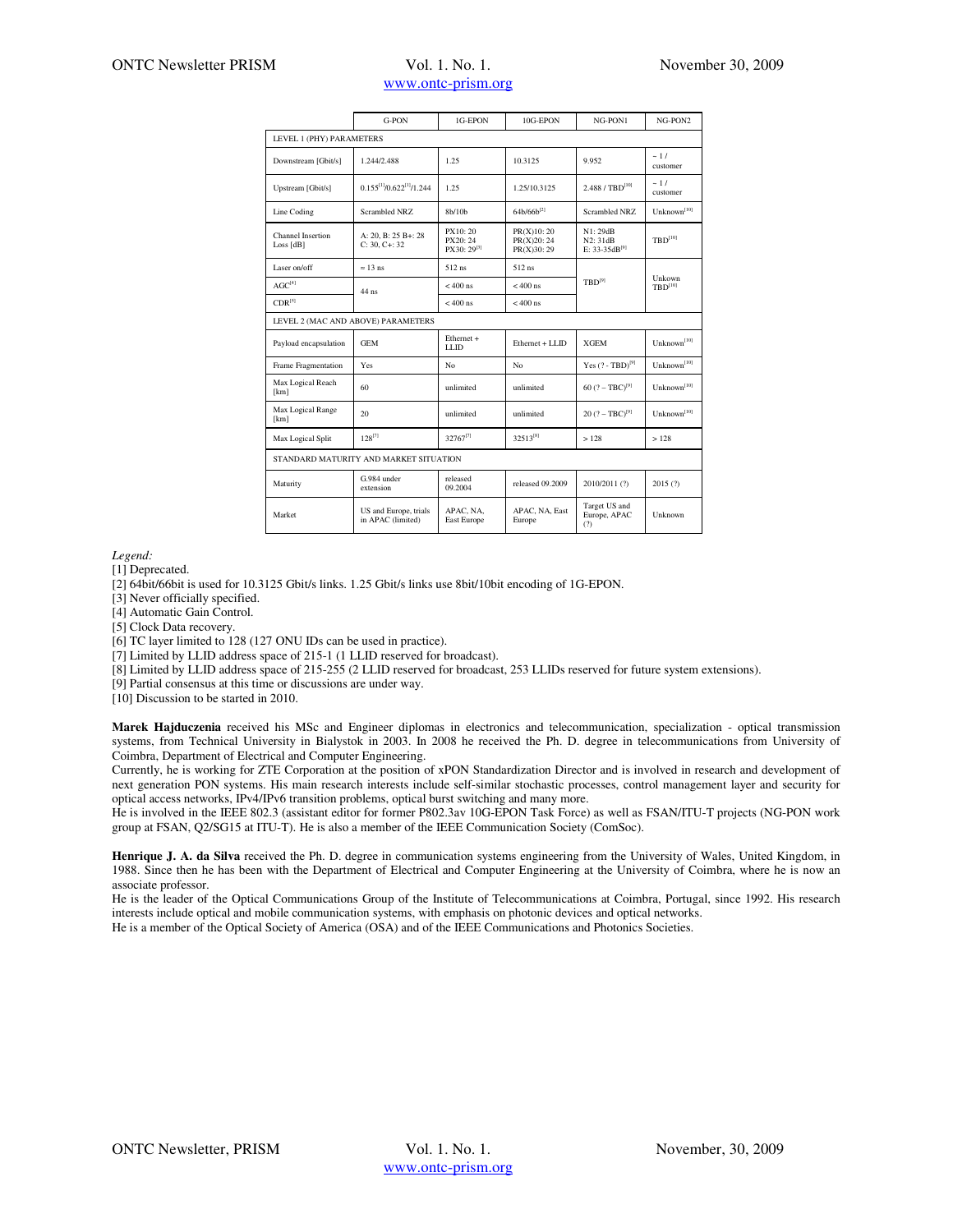# **China Telecom Views 10G-EPON as a Key to Innovation and Sustainable Development**

## **Wang Bo**

Upward of 50 million broadband subscribers, today China Telecom represents the largest broadband network in the world. And while the number of fixed-line telephone subscribers has declined in 2008 from 220 to 208 million, the number of broadband subscribers has been growing by approximately 8 million annually for the last 5 years. China Telecom expects this number to reach 75 million by 2011.

Understandably, China Telecom takes very seriously the choice of the broadband technology capable of sustaining such aggressive growth targets. In making its choice, China Telecom focuses on service capabilities, technology maturity, capital and operational costs, and future evolution. In most green field deployments, China Telecom has stopped deploying copper lines, instead preferring Passive Optical Network (PON) to the building, with regular Ethernet reaching the subscriber (FTTB + Ethernet). In high-end deployments, FTTH is used with fiber reaching individual subscribers. While retrofitting existing deployments, the preferred architecture includes PON to the building followed by  $DLS$  (FTTB +  $DSL$ ).

China Telecom has started evaluating various PON technologies in summer of 2005. This work has focused on Ethernet Passive Optical Networks (EPON) standardized by the IEEE and on Gigabit Passive Optical Networks (GPON) standardized by the ITU-T.

To fully develop and evaluate EPON capabilities, China Telecom has formed and chaired a working group that included four EPON ASIC vendors and six EPON system vendors. This group has produced a comprehensive EPON system-level specification that included such features as security, protection, VLAN modes, multicast support, QoS mechanisms, and Multi-Point Control Protocol (MPCP) discovery enhancements. In parallel, interoperability tests events were conducted, first among the chip vendors and then among the system vendors. In the first half of 2007, China Telecom has become the first carrier in the world to demonstrate large-scale, comprehensive chip-level and system-level EPON interoperability. Correspondingly, encouraged by the emergence of a healthy EPON ecosystem, China Telecom and other Chinese carriers have begun mass-deployment of EPON technology. EPON is also deployed in large volumes in Korea and Japan.

The work has also continued on evaluating the capabilities and maturity of GPON equipment by carrying out GPON tests once per year since 2005. China Telecom is conducting a GPON field trial with about 3000 subscribers this year. While GPON vendors have made good progress over the last few years, the full potential of this technology has not been fully realized yet. There exist only few commercialized ASICs, especially for the Optical Line Terminal (OLT) side of the network, and the interoperability efforts have not been successful. With 16 million Chinese subscribers expected to be served by EPON by the end of 2009, issues of sustainability and upgradability are becoming very important. One of the distinctive features of EPON and the recently-standardized 10G-EPON technologies is their ability to coexist on the same network and support for smooth upgrade without network-wide service interruption.

CTC engineers have tracked the progress of 10G-EPON standard in IEEE and in June 2009, China Telecom co-hosted the IEEE 802.3av task Force meeting in Shanghai.

In July 2009, China Telecom has conducted the 10G-EPON chip-level interoperability test, the first such event worldwide. The tests were performed with asymmetric version of 10G-EPON (10Gb/s downstream and 1 Gb/s upstream data rates) and covered interoperability at the physical and MAC layers, FEC, MPCP, normal and extended OAM discovery, remote management, coexistence with previous-generation EPON, and performance measurements. All four chip vendors have demonstrated satisfactory progress. The second round of the chip-level interoperability test is planned in November 2009, this time covering the symmetric 10G-EPON. China Telecom hopes to carry out the system-level test interoperability in the first quarter of 2010, trying to achieve full 10G-EPON interoperability in the first half of 2010. Commercial deployments of 10G-EPON are anticipated in the second half of 2010.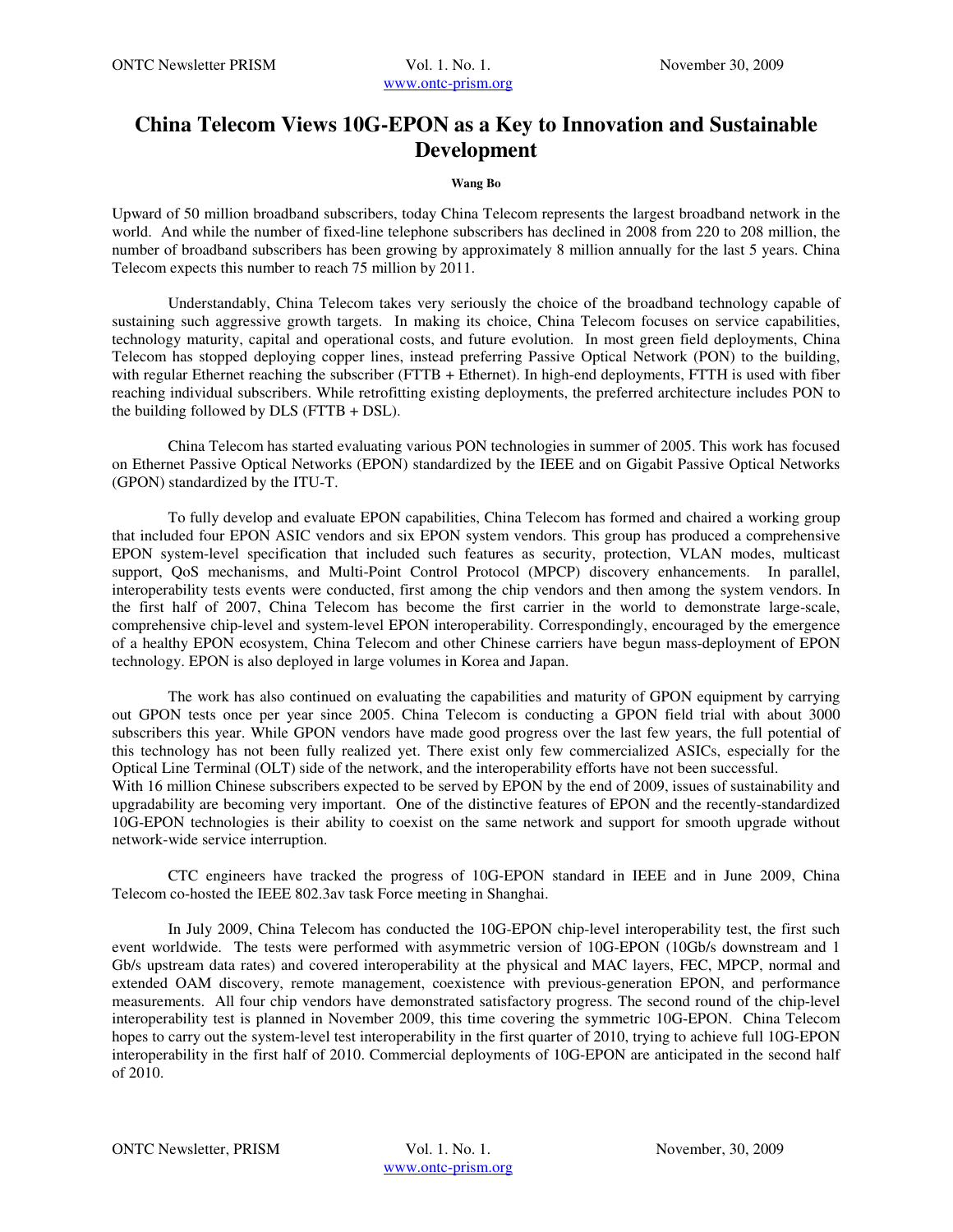Increasing and changing service demands and increasing subscriber base require FTTx access networks to be robust and reliable, flexible, and evolvable. Through its consistent innovation and in collaboration with component and equipment vendors, China Telecom experts ensure the sustainable development of the FTTx technology.

**Wang Bo** graduated from the Department of Electronic Engineering of Tsinghua University, China in 1998 with a Masters Degree. In 2004, he studied in Coventry University, UK, receiving a Masters Degree of Communication Management. Since 1998 when he joined China Telecom, he has been engaged in the research and project management on DSL access, fiber access, wireless access and home network. He also organized and participated in specifications formulation, equipments evaluation, new technologies trial and formulation of technical strategies of China Telecom in the related fields. He has been assuming the vice director of Access Network Working Group of CCSA (China Communications Standards Association) since 2003.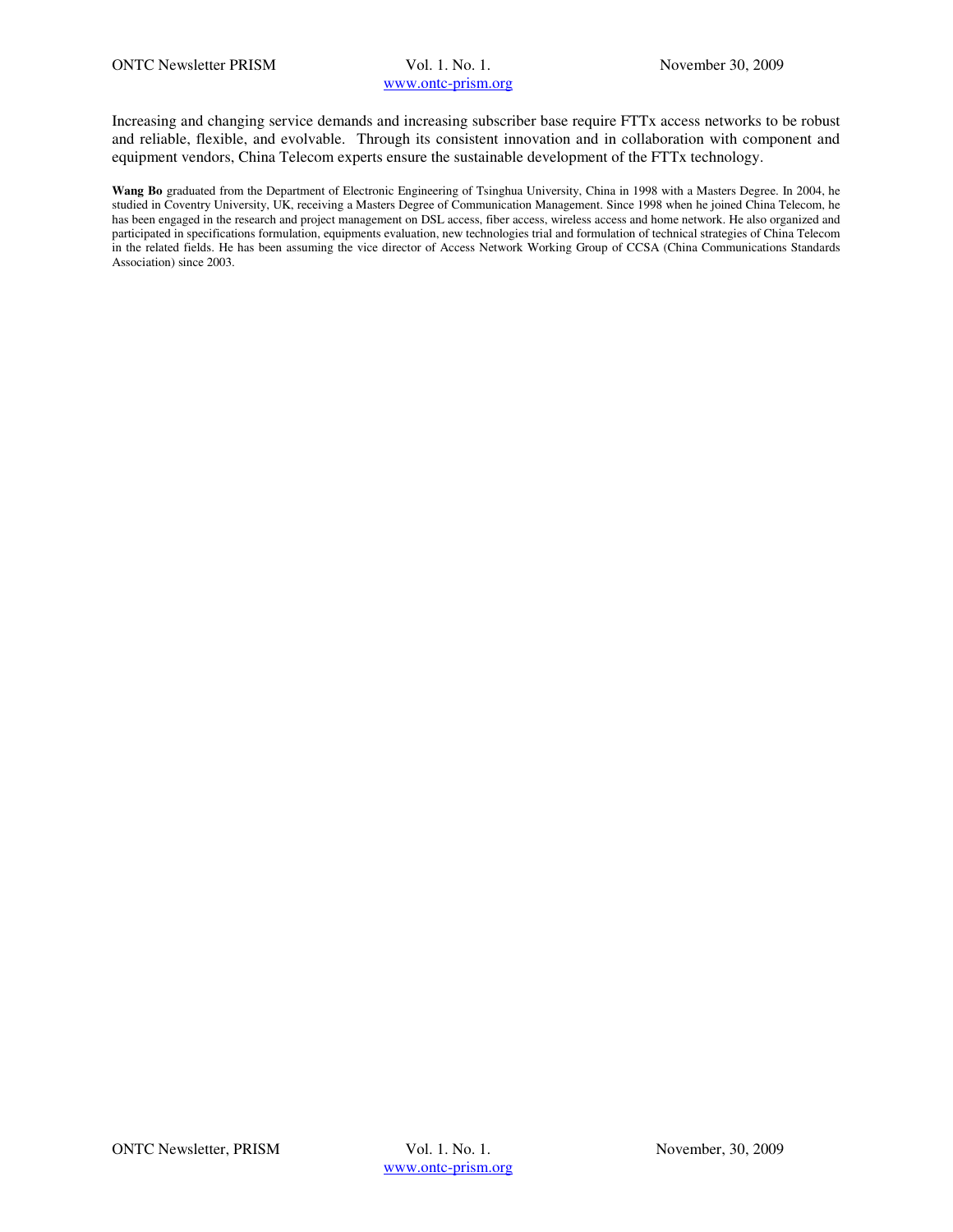www.ontc-prism.org

# **Recent Advances in Carrier-Class Ethernet Transport**

#### **Abhay Karandikar and M Vinod Kumar**

In the last decade, Ethernet has been upgraded with many carrier grade features like scalability, protection and restoration and operations, administration and maintenance (OAM) making it an ideal packet transport for core networks. In this article, we review these developments that have taken place in Ethernet standards.

IEEE 802.1ad Provider Bridges (PB) standardized in 2005 [1] was the first step towards applications of Ethernet Bridges in service providers' networks by separating the Customer virtual LAN (VLAN) from the service provider VLAN (S-VLAN). However, it still suffers from scalability problem. This problem was addressed in IEEE 802.1ah Provider Backbone Bridging (PBB) [2]. A PBB network comprises of Backbone Edge Bridges (BEB) and Backbone Core Bridges (BCB). Customer frames are encapsulated/de-capsulated at the BEB with Backbone Source MAC address (B-SA), Backbone Destination MAC address (B-DA), Backbone Service Identifier (BSI-ID or I-SID) and a Backbone VLAN ID (B-VID). While B-SA and B-DA are the MAC addresses of ingress and egress bridges within PBBN, 24 bit I-SID identifies the service in the PBB network. By separating the customer and provider MAC address space and separating service tag from forwarding tag, PBB leads to a scalable metro network design.

While PBB has addressed the issue of scalability, it does not have the capability of Traffic Engineering (TE). A new standard IEEE 802.1Qay [3] ratified recently in June 2009, addressed this problem by establishing traffic engineered paths called Ethernet Switched Paths (ESP). This is achieved by disabling source MAC address learning, discarding frames destined to unknown destination MAC address and disabling spanning tree for a range of B-VID (called ESP-VID) in PBB and configuring them by an external management plane or control plane. Along with Connectivity Fault Management (CFM) [4], PBB-TE provides a highly scalable architecture for deploying Ethernet in core network.

PBB-TE specifies only 1:1 end-to-end point to point (P2P) tunnel protection switching and does not take advantage of possibility of local repair. New ongoing IEEE project 802.1Qbf PBB-TE infrastructure protection switching [5,6] addresses the relatively high failure rate of particular links or bridges within a network in an efficient way by performing local repair. A sequence of LAN ports (called Infrastructure Segment) over which at-least one PBB-TE tunnel is configured are identified and monitored through continuity check messages (CCM) (Refer Figure 1). Upon absence of CCM, tunnels are diverted (without altering the end-to-end tunnel identifier) from working/primary infrastructure segment (WIS) to backup infrastructure segment (BIS) (Refer Figure 2). WIS and BIS together form a segment protection group (SPG). Infrastructure Protection is applicable for both P2P and branches of Point to Multipoint (P2MP).



IEEE 802.1Qbf will enable scalable and manageable backbone transport network. Service Provider can locally and cost-effectively protect a group of tunnels flowing over an infrastructure segment without modifying the tunnel identifier. Further, fault localization is still possible because tunnel identifier is not changed for customer frames and is globally unique thereby offering a true carrier class local-restoration functionality. Service Providers can perform maintenance activities in one infrastructure segment of a network without disabling protection in another infrastructure segment. IEEE 802.1Qbf (as of October 2009) is still work under progress and expected to be complete by 2010. In summary, these significant amendments to Ethernet will lead to a truly scalable carrier class Ethernet with protection and manageable transport network.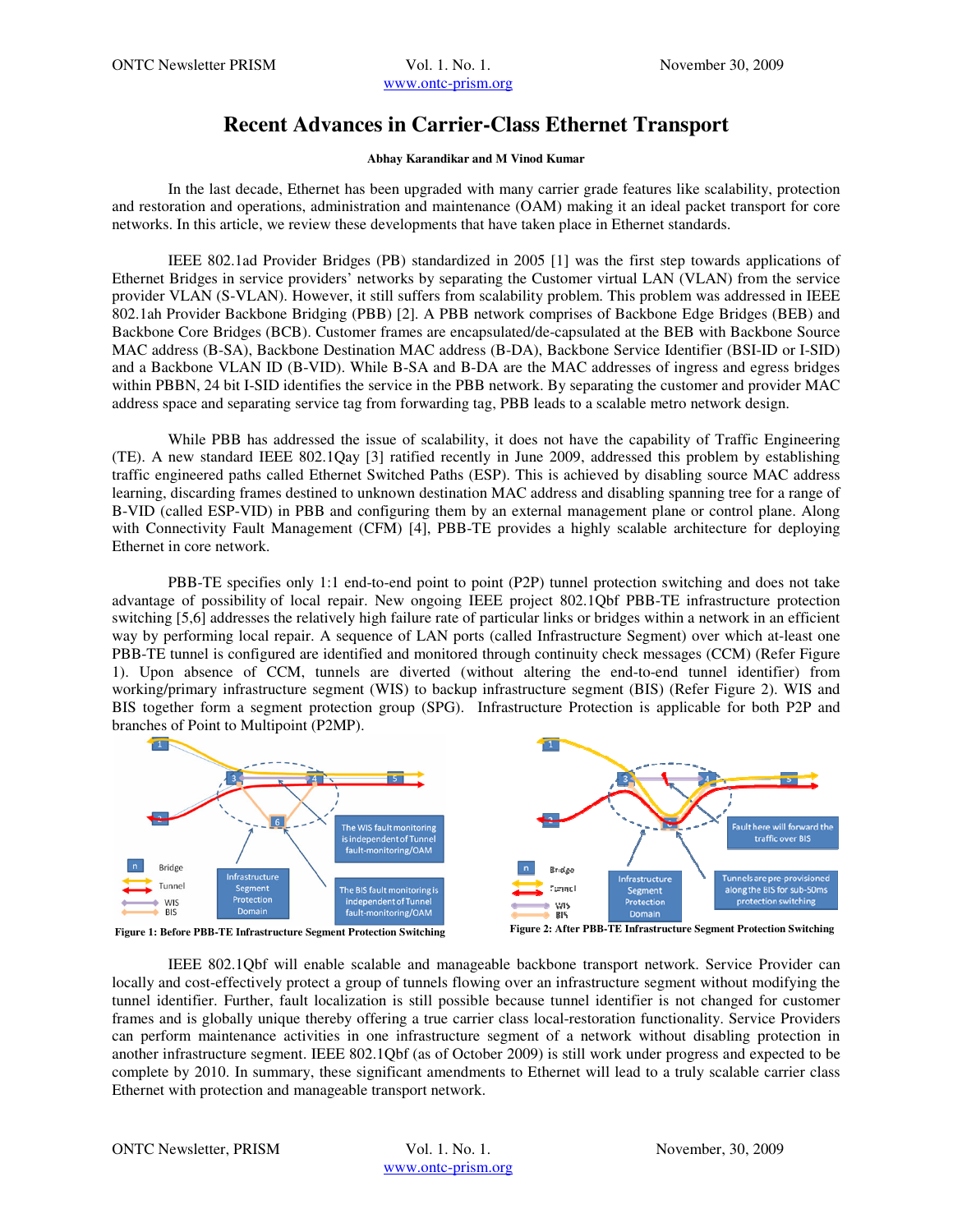REFERENCES

[1] IEEE 802.1ad, "Local and Metropolitan Area Networks, Virtual Bridged Local Area Networks – Amendment 4: Provider Bridges", 2005. [2] IEEE 802.1ah, "Local and Metropolitan Area Networks, Virtual Bridged Local Area Networks – Amendment 6: Provider Backbone Bridges", 2008.

[3] IEEE 802.1Qay, "Local and Metropolitan Area Networks, Virtual Bridged Local Area Networks – Amendment 10: Provider Backbone Bridging with Traffic Engineering", 2009.

[4] IEEE 802.1ag, "Local and Metropolitan Area Networks, Virtual Bridged Local Area Networks – Amendment 5: Connectivity Fault Management", 2007.

[5] PBB-TE Infrastructure Protection Proposed PAR, IEEE 802.1 May 2009 Interim Meeting, Pittsburgh, PA., USA,

http://www.ieee802.org/1/files/public/docs2009/new-sultan-infrastructure-segprot-proposed-par-0509-v05.pdf, 2009.

[6] IEEE 802.1Qbf "Draft PAR for Local and Metropolitan Area Networks, Virtual Bridged Local Area Networks – Amendment: PBB-TE Infrastructure Segment Protection", http://www.ieee802.org/1/files/public/docs2009/new-qbf-jeffree-draft-par-0609-v01.pdf, 2009.

**Abhay Karandikar** received his M.Tech. and Ph.D degrees in Electrical Engineering from the Indian Institute of Technology, Kanpur in 1988 and 1994, respectively. He is currently a Professor in the Department of Electrical Engineering, IIT Bombay. At IIT Bombay, he started many technology development projects, including the one on Open Source MPLS and Linux based MPLS emulator. He co-founded the venture backed company Eisodus Networks. He is currently leading TTSL-IIT Bombay Center for Excellence in Telecom. His research group at IIT Bombay is focused on resource allocation in wireless networks. He has made several contributions to IEEE 802.1 and 802.16m WiMAX standards. Dr Karandikar has lectured extensively in various international fora and given tutorials in IEEE GLOBECOM, MILCOM. He has consulted for industries in the area of communications and networking.

**Vinod Kumar** received his B.Tech degree in Electrical Engineering from the Indian Institute of Technology, Madras in 2003. Subsequently, he completed his post graduation in Telecommunication from the Indian Institute of Science, Bangalore in 2005. Since then he is with Tejas Networks Ltd. working in Standards and Technologies Team. His primary focus is Optical Transport systems, Protection Switching, Quality of Service, Traffic Engineering, Networking Algorithms, Wireless Backhaul for 2G, 3G, 4G, Wi-Fi and mobile-WiMax, L2-L3 interworking, IP/MPLS and Carrier-Ethernet. Towards this end, he has applied for several patents. Mr. Vinod Kumar has made several contributions towards IEEE 802.1Qbf. His other areas of interest are Synchronization, TDM-Ethernet Circuit Emulation Service, Data-Centre Bridging and Loadbalancing.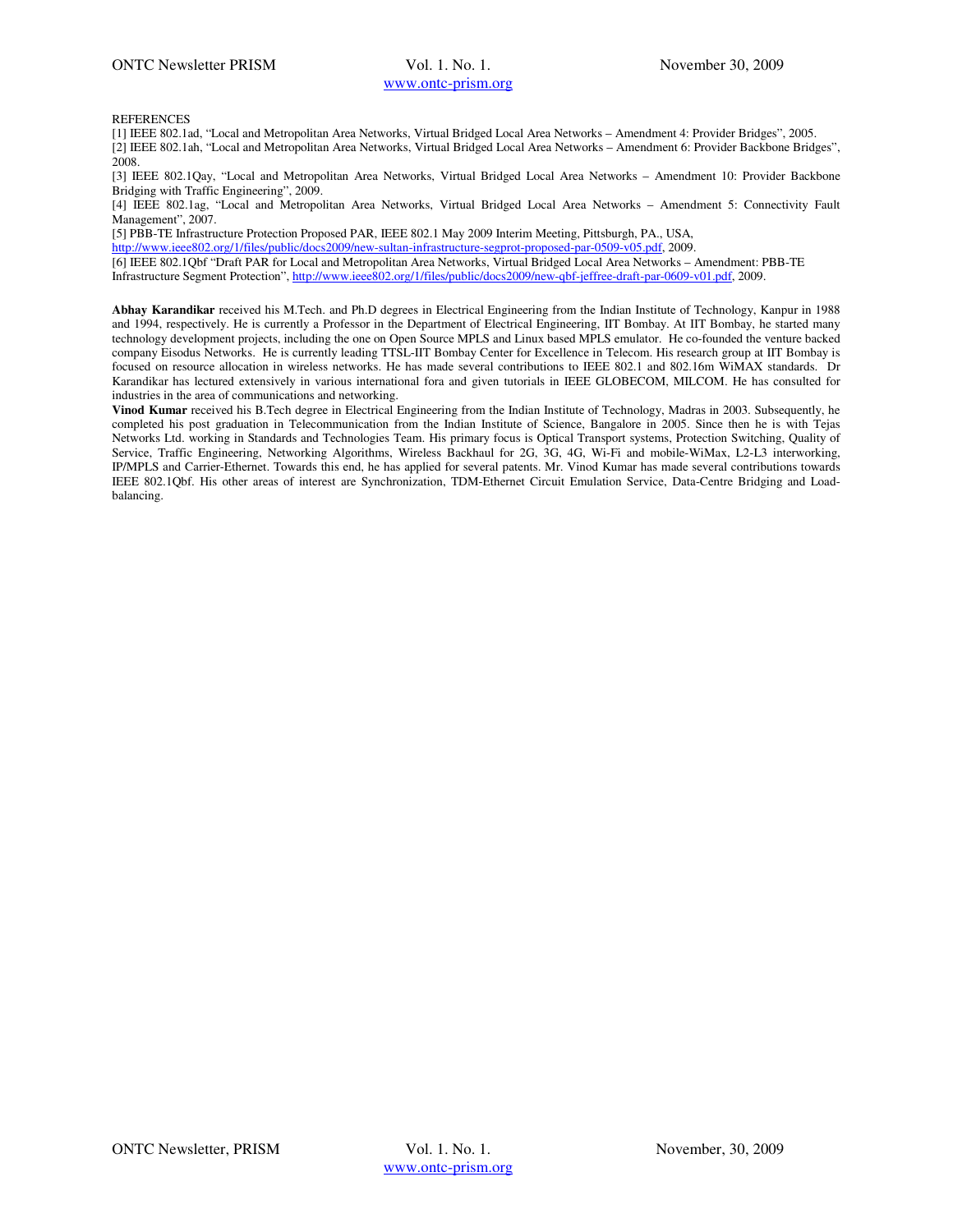# **IEEE 802.3 Ethernet Working Group: State of the Standard**

## **Wael William Diab**

The past decade has seen IEEE's Ethernet Working Group (802.3) expand into new areas, specify faster speeds and enable new application spaces.

## **Major Recent Milestones:**

Before we get into the current active projects within 802.3, its helfpul to take stock in some of the major milestone projects that Ethernet has underdaken in the last few years.

Following the successful and widely deployed 10 Gigabit Ethernet interfaces, IEEE Std 802.3af-2003 was published in 2003 as an amendment to IEEE 802.3.\* This project was revolutionary in that it enabled low-voltage DC power to be carried over the Ethernet infrastructure thereby enabling, what has become common place in today's Enterprise networks, converged VoIP (Voice over IP) telephony. The result of which has been a consolidation in infrastructure, and thus lower CapEx and OpEx costs for Enterprise IT networks. Moreover, it gave way to many revolutionary features in VoIP and video technology within the Enterprise.

Shortly after, IEEE Std 802.3ah-2004 published as an amendment to IEEE 802.3.\* This was a major project that addressed a new space for Ethernet, namely the service provider access space by introducing a family of technologies that addressed the varied geographic and bandwidth needs; interfaces from high speed Ethernet over DSL copper links to point to point optical and point to multi-point optical links (EPON). In addition, the Ethernet in the First Mile amendment introduced an operations, administration and management technology (OAM) that aides deployers in managing and debugging their network deployments thereby bringing down the OpEx cost of their networks.

In 2006 and 2007, IEEE Std 802.3an-2006, IEEE Std 802.3aq-2006, IEEE Std 802.3as-2006 and IEEE Std 802.3ap-2007 were published. The first two introduced new interfaces for 10Gb/s Ethernet, specifically a 10GBASE-T interface over the widely popular twisted pair copper infrastructure and 10GBASE-LRM, a serial optical interface at 1310 nm over multi-mode fiber such as OM1, OM2 and OM3. .3as expanded the frame format of Ethernet to allow for additional extensions via an envelope frame that could be used by higher layer encapsulation protocols such as those defined by the IEEE 802.1 Working Group, ITU-T or IETF while retaining the same basic frame format for carrying Ethernet data. Finally, Ethernet entered another new area by specifying backplane connectivity technology with the publication of .3ap, some of which have been referenced by outside organizations for media connectivity such as SFP+.

## **Current Projects:**

Today, IEEE's Ethernet Working Group (802.3) continues to be very busy with new exciting projects on the horizon.

At the time of publication of this article, three recently approved amendments to the current base document, IEEE Std 802.3-2008, are undergoing the publication process.

IEEE Std 802.3av-2009, also known as 10Gb/s PHY for EPON, adds a series of interfaces to the EFM family aimed at emerging applications such as higher definition content distribution for video on demand (VOD) in the consumer market, support for multi-dwelling unit deployments with a large number (64-128) of subs per ONU and wireless backhaul. The standard specifies new 10Gb/s interfaces that are defined for 3 optical power budgets supporting split ratios of 1:16 and 1:32, and distances of at least 10 km and 20 km. It is also noteworthy to mention that the 10GEPON project allows for an evolutionary upgrade path where 10GEPON systems can coexist with previous generation 1GEPON systems allowing mixed deployments as well as 10G/1G interfaces in addition to the 10G/10G interfaces.

IEEE Std 802.3at-2009, also know as DTE Power Enhancements and sometimes informally reffered to as "PoE Plus", enhances the popular power over Ethernet technology. The standard increases the available power to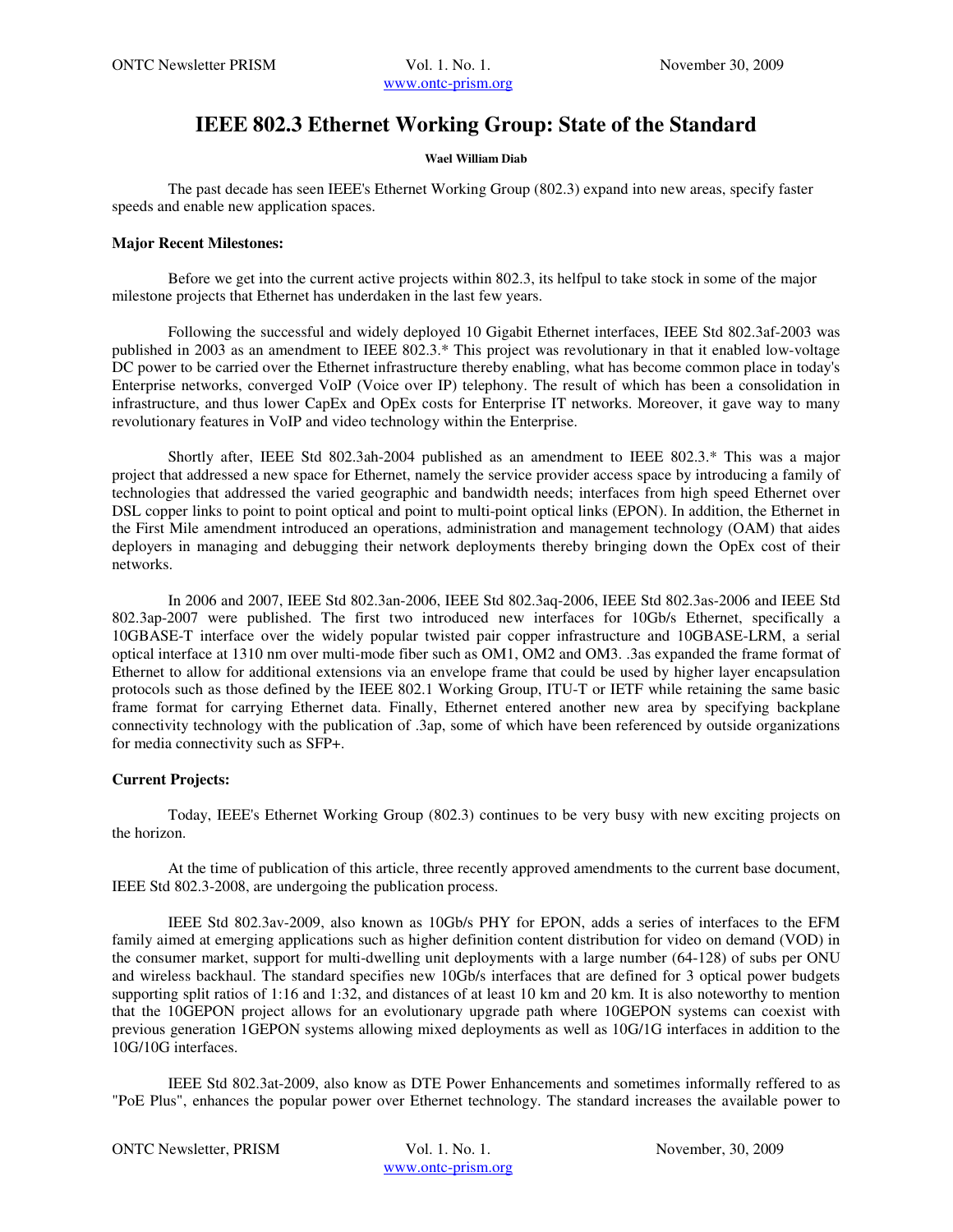25W, enabling a variety of new applications including feature rich wireless access points with multiple radio technologies.

IEEE Std 802.3bc-2009 contains the Ethernet Organizationally Specific Type, Length, Values (TLVs) used by IEEE 802.1's Link Layer Discovery protocol. IEEE 802.3bc enables IEEE 802.3at's enhanced powermanagement features such as dynamic power allocation and negotiation down to 1/10th of a Watt.

IEEE P802.3az<sup>TM</sup>, which is currently in development and also known as Energy Efficient Ethernet, is targetted at saving energy in Ethernet networks on a select group of PHYs. The PHYs selected for work in this project include the popular 100BASE-TX and 1000BASE-T PHY as well as the emerging 10GBASE-T technology and the backplane interfaces. The method of power savings currently planes is a technique known as Low Power Idle (LPI), which takes advantage of low utilization (high idle time) that is characteristic of many Ethernet networks, while allowing for very rapid transitions back to the active state for data transmission. IEEE P802.3az is also currently planning to use 802.3bc for its enhanced power-saving modes that allow for power savings beyond the PHY layer. The enhanced capability has a dynamic aspect to it so that behaviors can be adjusted over the life of the link and for the specific application in use.

IEEE P802.3ba™, which is currently in development and also known as 40Gb/s and 100Gb/s Ethernet and sometimes informally referred to as "Higher Speed Ethernet", targets the next two speed increases for Ethernet. Emerging applications that have been demonstrated to need bandwidth beyond the existing capabilities such as data center, internet exchanges, high performance computing and video-on-demand delivery. The specification of two new rates rather than a single higher speed rate is in recognition that network aggregation and end-station bandwidth requirements are increasing at different rates. IEEE P802.3ba is currently planning on defining the following interfaces:

- 40GBASE-KR4 40 Gb/s PHY using 40GBASE-R encoding over four lanes of an electrical backplane.

- 40GBASE-CR4 40 Gb/s PHY using 40GBASE-R encoding over four lanes of shielded balanced copper cabling.

- 40GBASE-SR4 40 Gb/s PHY using 40GBASE-R encoding over four lanes of multimode fiber, with reach up to at least 100 m.

- 40GBASE-LR4 40 Gb/s PHY using 40GBASE-R encoding over four WDM lanes on single-mode fiber, with reach up to at least 10 km.

- 100GBASE-CR10 100 Gb/s PHY using 100GBASE-R encoding over ten lanes of shielded balanced copper cabling.

- 100GBASE-SR10 100 Gb/s PHY using 100GBASE-R encoding over ten lanes of multimode fiber, with reach up to at least 100 m.

- 100GBASE-LR4 100 Gb/s PHY using 100GBASE-R encoding over four WDM lanes on single-mode fiber, with reach up to at least 10 km.

- 100GBASE-ER4 100 Gb/s PHY using 100GBASE-R encoding over four WDM lanes on single-mode fiber, with reach up to at least 40 km.

The SR technologies are defined for operation over 50/125  $\mu$ m multimode type A1a.2a (OM3) or OM4 fiber. The WDM based technology for planned use for 40G has center wavelengths as members of the CWDM wavelength grid defined in ITU-T G.694.2 and are spaced at 20 nm. For 100G, the WDM based technology currently planned have center frequencies as members of the frequency grid for 100 GHz spacing and above defined in ITU-T G.694.1 and are spaced at 800 GHz.

Recently, the IEEE 802.3 Working Group has chartered a study group to support the IEEE P802.1AS Time Synchronization Protocol. IEEE P802.1AS is part of a suite of standards under development by IEEE 802.1's Audio-Video Bridging Task Group that is working to allow Ethernet to be used in the home as the interconnect for all audio/video consumer electronic equipment, professional A/V equipment other markets where tight time synchronization is necessary such as SONET grade equipment and industrial applications.

Finally, at the time of publication of this article, a Call For Interest (CFI) in forming a Study Group to study the need for an amendment to the IEEE 802.3 standard to specify a 40Gb/s Ethernet Single-mode Fibre PMD has been announced. This motivation for the CFI is to study an interface optimized for client applications in the carrier environment. If approved, this study group will output (a) a recommendation to the IEEE 802.3 Working Group if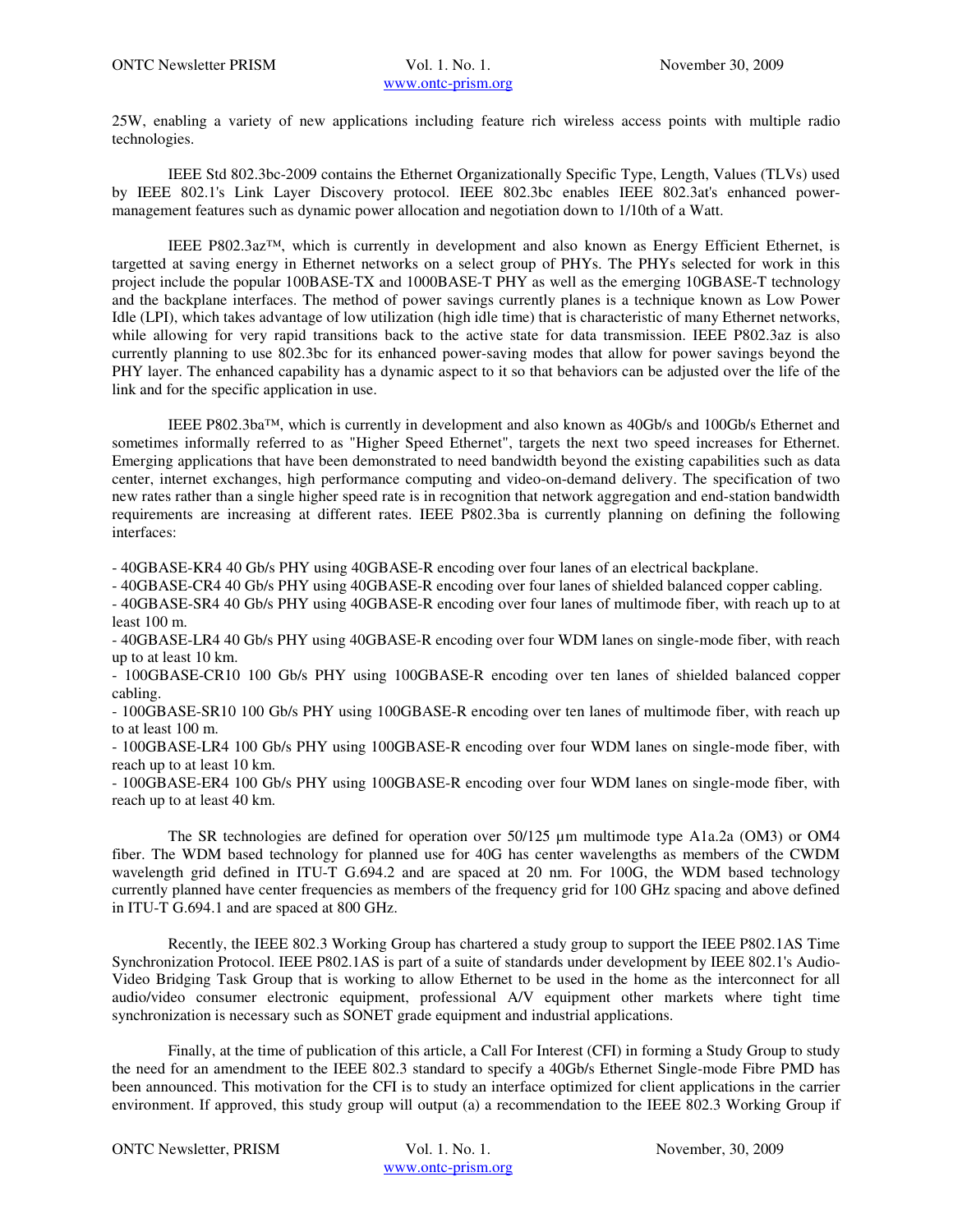such a amendment is required and (b) if so a Project Authorization (PAR) draft, 5 Criteria and Objectives in support of a project to develop the amendment.

## **Concluding Remarks:**

There are a number of emerging Ethernet related technologies that will continue to expand the application space.

First, the demand on bandwidth requirements at lower cost structure will continue to increase both directly, via applications that require such interfaces, and indirectly, for application that drive the bandwidth in the backbone, aggregation or enable new spaces.

Secondly, convergence around Ethernet as the ubiquitous technology for wired Layer 2 connectivity is as strong as it has ever been. From the home to the core, convergence is occurring in the consumer, enterprise, service provider, backhaul, datacenter and high performance computing to name a few. This drives higher volumes and lower cost while eliminating unnecessary protocol conversions. Moreover conventional connections within the home migrating to Ethernet are on the horizon. Finally, the convergence trend has gone beyond connectivity, as the network architectures themselves have converged with different "types" of networks having increasingly more similarities than differences.

The emerging projects described above in conjunction with the work that is ongoing in the IEEE 802.1 Working Group, such as Audio-Video Bridging (AVB) and Data Center Bridging (DCB), represent an evolutionary snapshot of the ongoing trends and emerging applications that Ethernet will help enable.

#### **Footnotes**

\* Now part of IEEE Std 802.3-2008 Views expressed in this article are those of Mr. Diab's and not the IEEE

**Wael William Daeb** is a Sr. Member of the IEEE, elected Vice-Chair of the IEEE 802.3 Ethernet Working Group and a member of IEEE-SA's Standards Board Committees. Wael is an IEEE published author for book "Ethernet in the First Mile: Access for Everyone" and holds BS and MS degrees in Electrical Engineering from Stanford University, a BA degree in Economics from Stanford, and an MBA with honors from the Wharton School of Business. He has numerous patents in the networking space.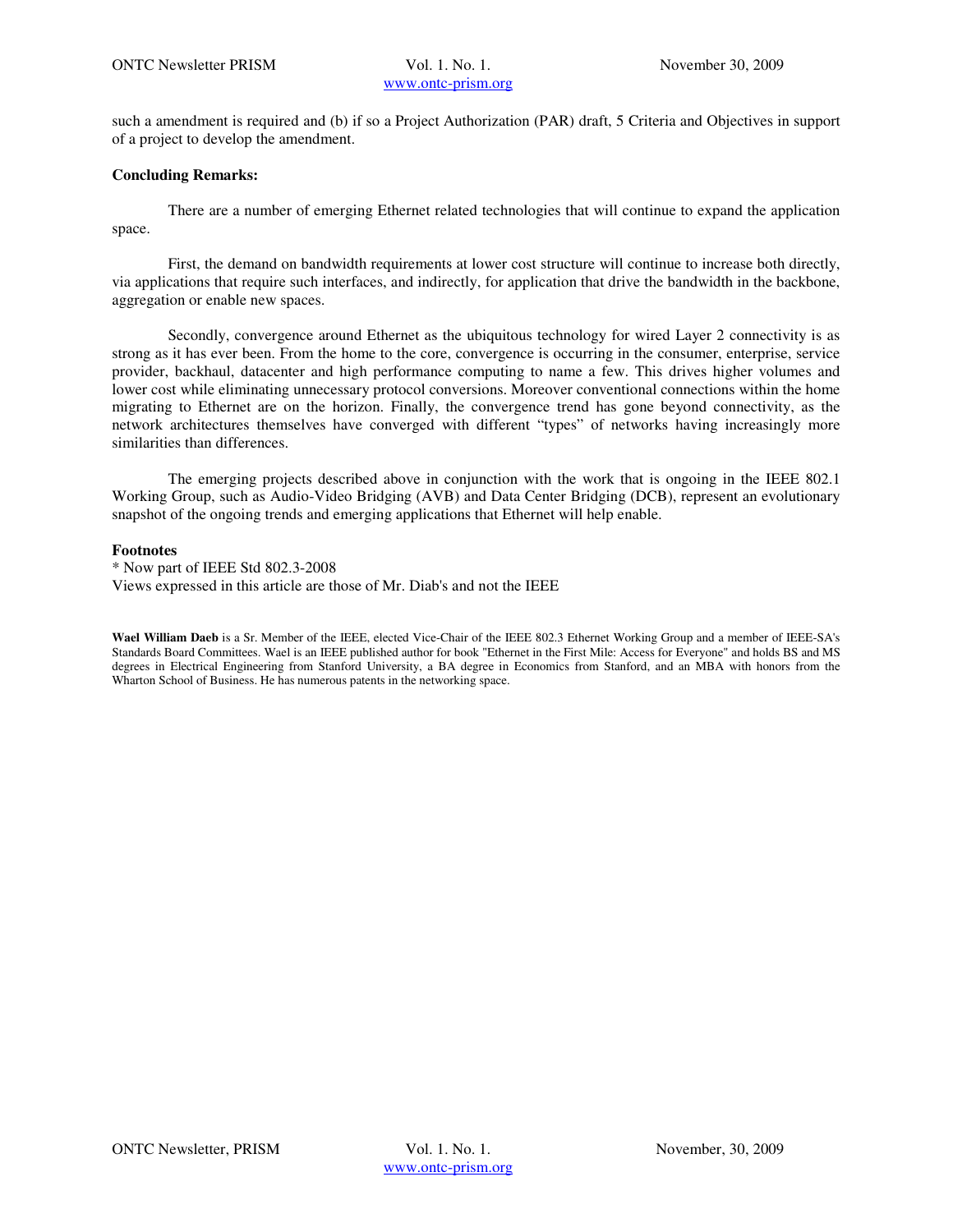# **The Role of Optical Networking for the Future Internet: Bright Prospects for our Community**

#### **Admela Jukan and Ashwin Gumaste**

## Editorial Letter to the Optical Networking Community

The development of next generation network architecture is fueled by the growing demands of upcoming applications requiring two new features: high bandwidth pipes with guaranteed service level agreements and flexible invocation of services irrespective of location, transmission and switching technologies. Towards meeting these demands, optical networking – encompassing Carrier Ethernet and WDM solutions, has been at the source of innovation in telecom in the last 10 years. Not only is it the key technology for the transformative wireline network design, but it has entered the wireless world addressing the capacity issues of the base station's "last mile". Ethernet over WDM has become a de facto standard solution for provisioning traffic in contemporary metro and access networks. It is further slated to dominate transport networks, which have traditionally been based on SONET/SDH systems. The replacement of SONET/SDH by Carrier Ethernet is a huge business opportunity in North America and Europe. In Asia, especially in China, India, Korea and Japan, Carrier Ethernet in conjunction with WDM is forming a bulk deployment.

Many future networking proposals not only suggest to route end-to-end at the lower layers instead of the IP layer, and but also assume participation of various players in the network evolution, including application developers, control platform operators, and transmission infrastructure owners. The trends to integrate the Internet into the carrier-grade infrastructure is not only attributed to the high CAPEX and OPEX of switching at the IP layer as compared to switching at the layers below, but also to the increasing demand to provide unified security and the control plane for both IP and carrier-grade world. There is no doubt that the next decade will see a mélange of Internet architectures embedded into high-bandwidth technologies and carrier-grade IT systems for control and management. This presents a big opportunity for our community to address and focus on.

The optical network community indeed is best equipped to lead the efforts towards the 21st century telecom architectural paradigm which can successfully address the issues pertaining to IP network evolution. Three major domains have emerged as distinctive areas of broad impact of the optical network technologies:

1) Data center networks, including the so-called Green Networking facilitated through the fiber based networks connecting remote locations close to the energy sources.

2) Global digital media networks, with the optical networks being the technology of choice for streaming of the high-definition media in the "cinema" quality

3) Convergence of IP and carrier-grade network infrastructure, where carriers are increasingly interested in understanding how these two networks can interoperate for leaner overall expenses, both in wireline and wireless worlds. Mobile backhaul and combined IP-Ethernet-optical video distribution are excellent examples of this major telecom domain.

We are seeing bright prospects for our community in making the true difference in the years to come. The optical network community has all reasons to be optimistic about this prospect, as we are witnessing a huge momentum in the industrial world, where integrated Ethernet/WDM boxes are coming out of age as reported by dozen of vendors; where carriers are consolidating their networks trying to find way to control and manage a converged "packet-circuit" world; where the research community is participating in the most exciting development in the wireline industry since the telecom boom in the nineties.

There is a note of caution though – which if left unchecked has the potential for our community to loose at the very business which defines us! Given the quantum of deployment and development that we expect, it is only natural that IP world communities will try to claim Ethernet switching as a mere extension of routing. It is here that the optical community has to display leadership in embracing Ethernet switching, Carrier Ethernet, multi-service transport, data-centers, and massive media distribution as our own efforts. And, indeed these are our efforts. High-speed Ethernet interfaces are optical! Energy efficiency is at its maximum when data continues in the optical domain. Highly virtualized data center cores are almost exclusively connected, controlled and created using photonic cross-connects. 4k/8k digital media streaming is only possible over optical networks. Etc. We have to hence as a community broaden our vision and absorb, assimilate these new areas of growth. We have to realize that if we continue to harp in the olden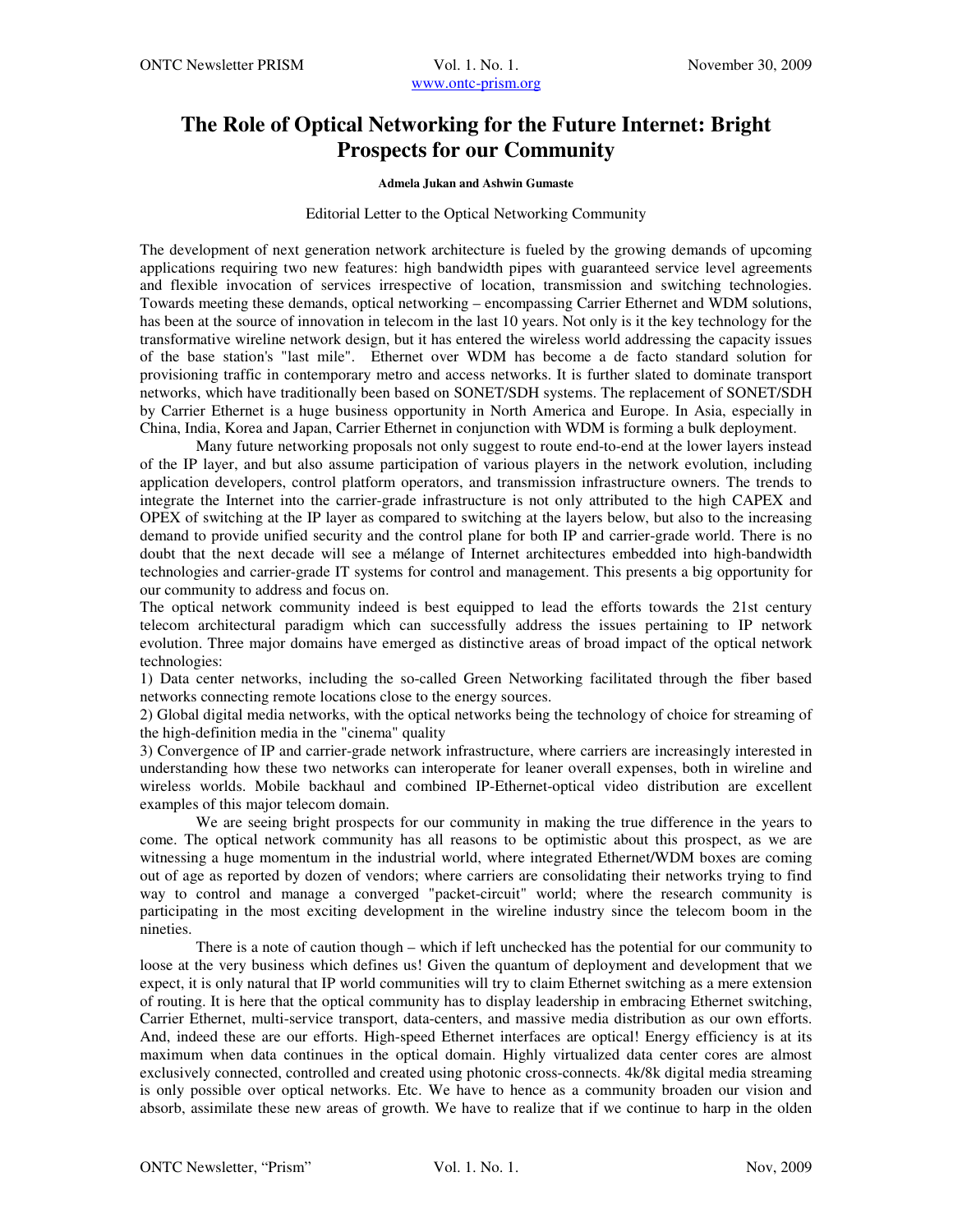days for first and second generation optical networks – we will be left to face the depreciation of everything we have invented in our community to date. The time has come for us to turn a new leaf – one that promises a true revolution in telecommunications.

**Admela Jukan** is W3 Professor of Electrical and Computer Engineering at the Technical University Carolo-Wilhelmina of Brunswick (Braunschweig) in Germany. Prior to coming to Brunswick, she was research faculty at the Institut National de la Recherche Scientifique (INRS), University of Illinois at Urbana Champaign (UIUC) and Georgia Tech (GaTech). From 2002-2004, she served as Program Director in Computer and Networks System Research at the National Science Foundation (NSF) in Arlington, VA. While at NSF, she was responsible for funding and coordinating US-wide university research and education activities in the area of network technologies and systems. During her NSF tenure she initiated two research community activities and workshops: *Fundamental Research in Networking* and *Residential Broadband Revisited: Research Challenges in Residential Networks, Broadband Access, and Applications*. She received the M.Sc. degree in Information Technologies and Computer Science from the Polytechnic of Milan, Italy, and the Ph.D. degree (cum laude) in Electrical and Computer Engineering from the Vienna University of Technology (TU Wien) in Austria. She received her *B.Sc.* degree from Univ. of Zagreb (Croatia) and she also holds an habilitation degree (*venia legendi*) from the TU Wien. Dr. Jukan is the author of numerous papers in the field of networking, and she has authored and edited several books. She serves as a member of the External Advisory Board of the EU Network of Excellence BONE. Dr. Jukan has chaired and cochaired several international conferences, including IFIP ONDM, IEEE ICC and IEEE GLOBECOM. She serves as Associate Technical Editor for IEEE Communications Surveys, IEEE Communications Magazine and IEEE Network. She is a Senior Member of the IEEE.

#### *About PRISM (www.ontc-prism.org)*

*Aim***:** To disseminate relevant content pertaining to optical networking and related growth areas across industry and academia. To promote the growth of optical networking activity by creation of a unified knowledge base. To create a communication bridge between industry and academia in terms of research frontiers and complementary strategies for future growth.

**Scope**: The optical networking community stands at a point where its potential is not fully realized. The bandwidth offered by the fiber at price points that currently prevail is a fantastic business case for Internet services for providers the world over. Optical networking has transcended itself from a point-to-point communication service to a WDM based multi-point granular networking hierarchy. This journey was made possible through successful and important innovations in the optics and networking domain, bringing together a rich technology set for deployment in telecommunication networks. It would be fair to say that without optical networking, the scope of the Internet would not reach its global scale that it has presently reached. In the future, optical networking has the potential to impact the telecom world through new innovations in architecture, protocol and devices that would lead to new service offerings impacting human lives. Amongst these futuristic offerings are cloud computing, energy efficient systems, datacenters, 100 Gigabit Ethernet, WDM PON, multi-point communication systems, sub-wavelength grooming and transparent ROADMbased services. It is clear, and especially pronounced in Asia and parts of Europe that optical networking will play a very important role in the design of future networks. Whether it is the GENI project in the US or the Akari in Japan – optical networking finds a clear way into technological offerings for the future of the telecommunication industry. From a historical perspective, optical networking has offered significantly to the telecom industry – we distinctly note that after the telecommunication bubble burst, it was the area of metropolitan networks that led to the re-bounce of telecommunications the world over. It is always important to highlight such historical perspectives from industry leaders and pioneers to bring the optical community closer. We continue to exploit the latest advances in this area of telecommunications – delving on the research and development of optical networking solutions.

The scope of the newsletter is as follows:

- A forum that brings the optical networking community together, through leadership articles in technology and research.
- Bring to the fore issues that both industry and academia are working on, with the focus of being able to minimize this gap through interaction via the newsletter forum.
- Highlight important events related to the area of optical networking, in particular focus on consortiums, projects, awards, seminal breakthroughs, standards and industry related information.
- Research: Focus on research issues pertaining to optical networking. Showcase key growth areas (like data centers, metro ROADMs, 100GE, etc.).
- Consortiums and Projects: Focus on consortiums and projects relevant to optical networking, in which the primary entities are research focused (non-profit groups like universities etc.)
- Developing Economies: Focus on emerging economies and the networks there.
- Standardization activity: The newsletter will periodically discuss standard related activities especially when new drafts are circulated or a standard in form of an MSA is accepted. A standard pioneer will be invited to write about the standard. Our focus will be on the IEEE 802 working group, the ITU groups and FSAN groups in terms of coverage.
- Industry information: latest *technical* happenings will be reported from the industry. These will be critically based on demonstrations at international tradeshows such as OFC, ECOC and World Broadband Forum. Care will be taken not to report any company specific information and ensure vendor neutrality in the newsletter.
- Service provider focus: Since a key consumption point of our industry are service providers, it is most important to focus a section of the newsletter on them. We will in every newsletter focus on the latest happenings in the provider space – whether it is adoption of new technologies or new deployments or even network designs, we will cover these through neutral writings. In particular, we will ensure that no names are taken in the coverage, making it generic – for example, "a select provider in the North America has decided to deploy ROADM technology using WSS cross-connects [source]..'
- Periodically create a roadmap of technologies in different domains pertaining to optical networking. The roadmap would be a team effort by multiple experts in association with the editor.